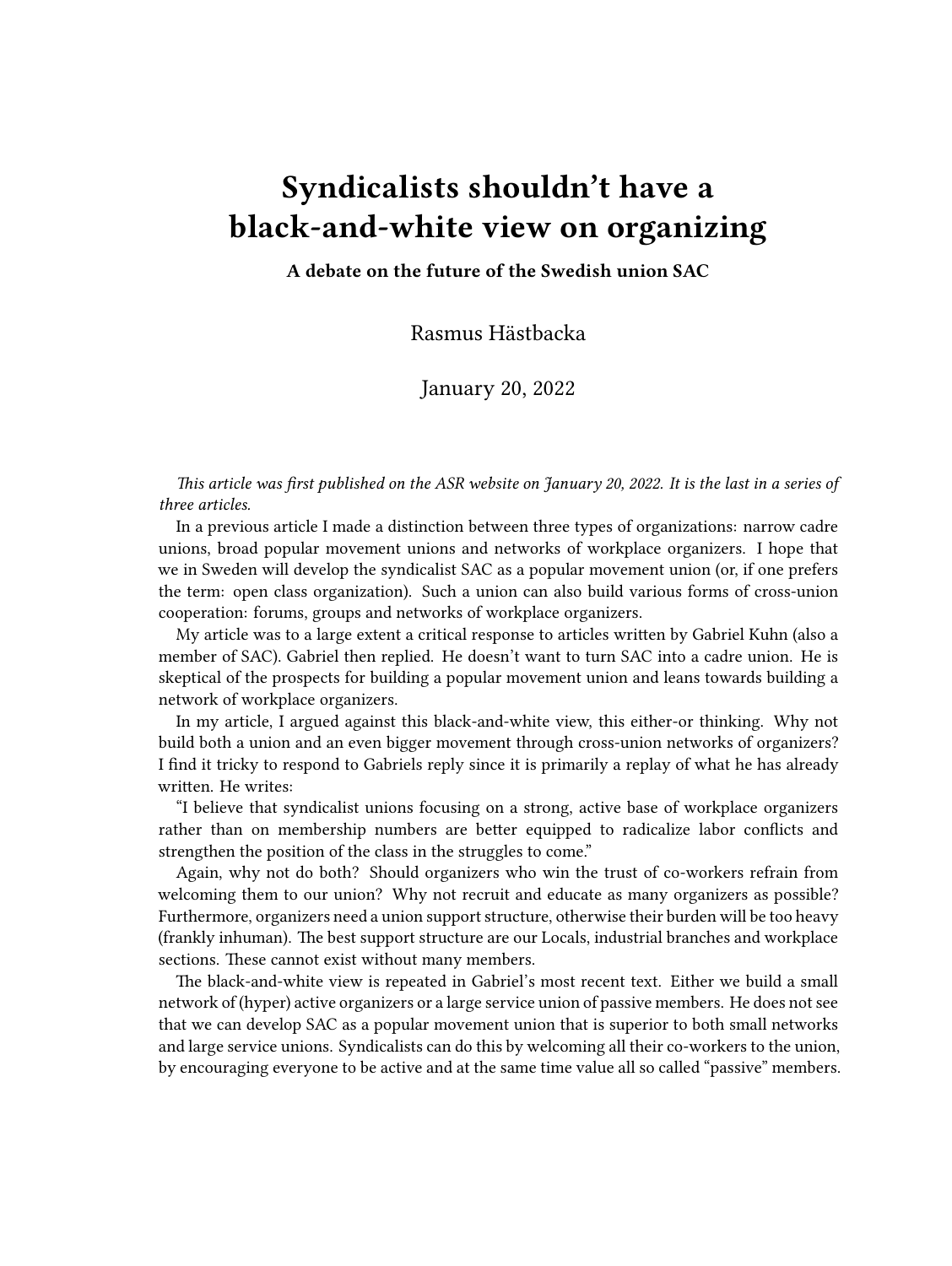A growing number of members is an indication of the validity of syndicalism. If syndicalism is so good for the working class, shouldn't we be able to attract broad masses? On the other hand, if the goal of building a big union is so unrealistic that the goal should be abandoned, shouldn't we also abandon the goal of establishing a libertarian socialist society? Let us at least make a serious effort.

How, then, can SAC avoid becoming just a big service union? By being clear – very clear – on the following point. A member who wants the union to pursue her individual case must be active in that case. A member who chooses not to be active at all has also chosen that her case should not be pursued by the union. Every member should also be informed that we prioritize support to workplace organizers and collective struggles, not support in individual cases.

The point of recruiting members (both active and "passive") is not just to collect membership fees. A growing syndicalist section can reach, educate and learn from more and more workers. Thus, more and more workers can be united and mobilized. Then we have a chance of moving towards a future of libertarian socialism.

**Rasmus Hästbacka, member of the Umeå Local of SAC**